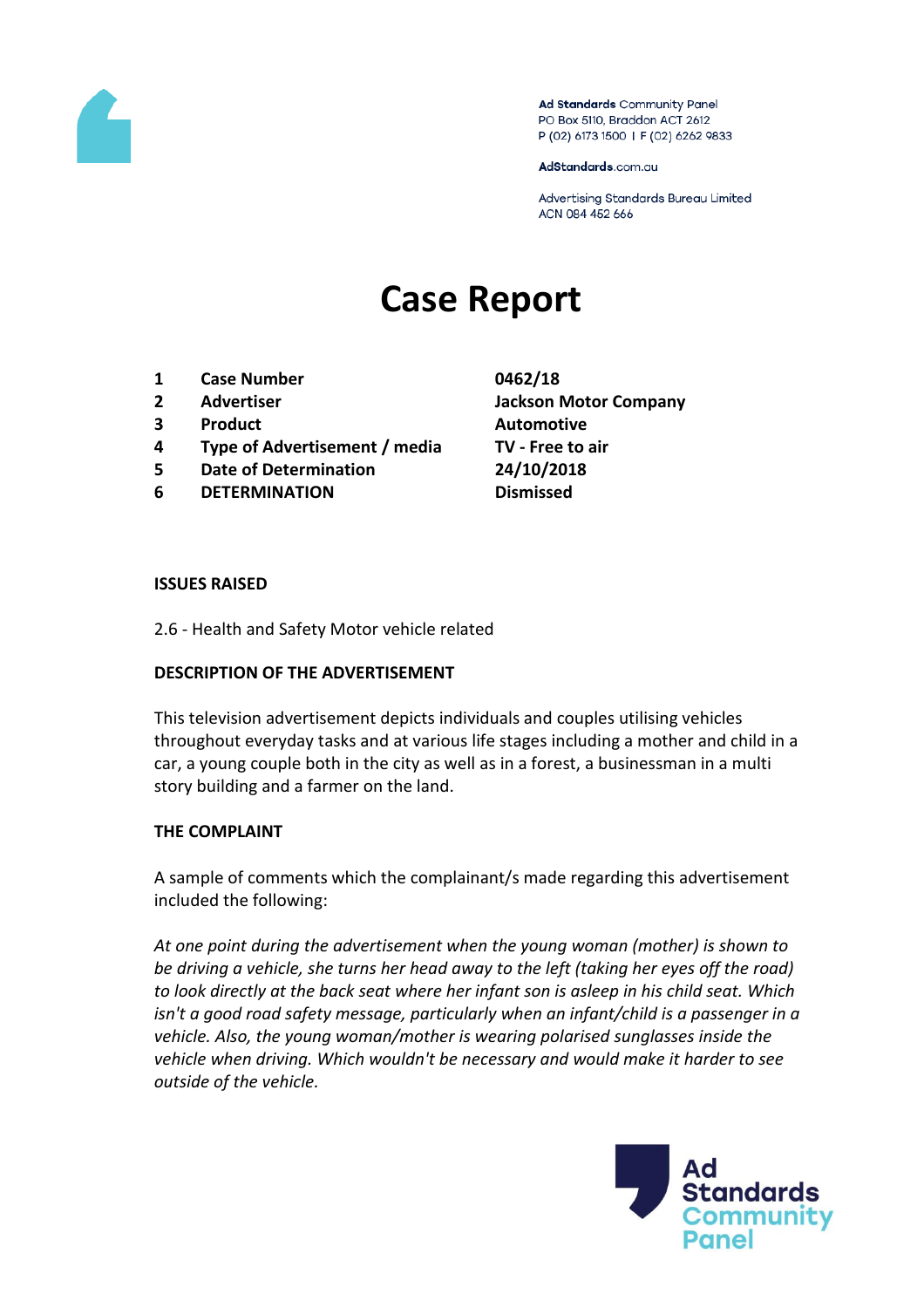

## **THE ADVERTISER'S RESPONSE**

Comments which the advertiser made in response to the complainant/s regarding this advertisement include the following:

*This letter is to address Ad Standards Complaint 0462/18.*

*We believe the incident highlighted in the complainant's reason for concern is not in breach of the Advertisers Code of Conduct. At no time during the 30 second television commercial does the commercial depict any unsafe driving, including reckless and menacing driving that would breach any Commonwealth law or the law of any State or Territory. The young woman in question who is driving the Subaru motor vehicle does not extend her gaze any further than would be required to physically check one's blind spots to ensure safe merging or changing of lanes. We believe the complainant's cause for concern in this instance is baseless.*

*In regard to concern over the driver's choice of sunglasses, there is no law banning polarised sunglasses being worn while operating a motor vehicle. The only sunglasses that are banned from being used while driving is Prescription Lens Category 4 . Polarised glasses are a useful tool for reducing glare and are recommended by many optometrists. There is no way to tell what lens category her sunglasses fall into without being able to site the glasses in question's Lens Category classification.*

*As instructed we have below addressed each individual part of Section 2 of the AANA Code of Ethics*

## *2.1 - Discrimination or vilification*

*This television commercial does not portray people or depict material in a way which discriminates against or vilifies a person or section of the community on account of race, ethnicity, nationality, gender, age, sexual preference, religion, disability, mental illness or political belief.*

## *2.2 - Exploitative or degrading*

*This television commercial does not breach the AANA Code of Ethics or community standards in relation to the use of sexual appeal in an exploitative or degrading manner, and is positive, responsible, suitable for general viewing.*

#### *2.3 – Violence*

*This television commercial does not display, refer or allude to any form of suggested violence or actual depictions of violence.*

#### *2.4 - Sex, sexuality and nudity*

*This television commercial does not display, refer or allude to any form of sexual act, sexuality or nudity.*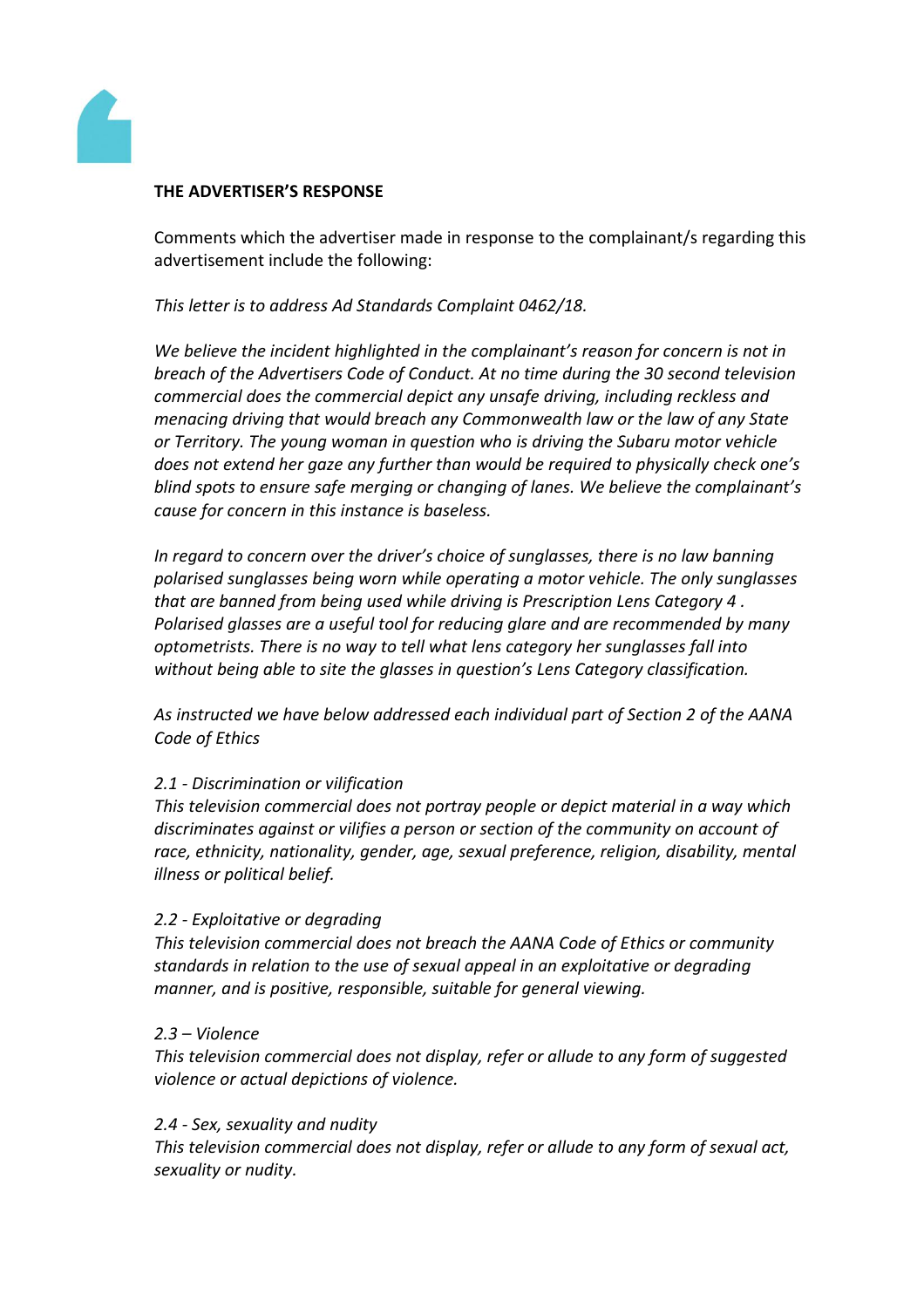

## *2.5 – Language*

*This television commercial only uses language which is appropriate in the circumstances (including appropriate for the relevant audience and medium). Strong or obscene language is not used.*

## *2.6 - Health and Safety*

*This television commercial does not depict any unsafe driving, including reckless and menacing driving that would breach any Commonwealth law or the law of any State or Territory.*

## *2.7 - Distinguishable as advertising*

*The JMC Brand Campaign 30" television commercial, Titles 'Start your search' is clearly distinguishable as marketing communications to relevant viewing audiences. It draws the attention of the public in a manner calculated to promote the Jackson Motor Company brand.*

## **THE DETERMINATION**

The Ad Standards Community Panel (the Panel) considered whether this advertisement breaches Section 2 of the AANA Code of Ethics (the Code).

The Panel noted the complainant's concerns that the advertisement features a woman taking her eyes off the road while driving, and wearing eyewear unsuitable for driving.

The Panel viewed the advertisement and noted the advertiser's response.

The Panel considered Section 2.6 of the Code. Section 2.6 of the Code states: "Advertising or Marketing Communications shall not depict material contrary to Prevailing Community Standards on health and safety".

The Panel noted the advertisement features several scenes, including a woman driving with a infant child in the back seat, and the same woman wearing polarised sunglasses while driving.

The Panel noted the complainant's concern that the advertisement gives the message that it is OK to take your eyes off the road while driving.

The Panel considered that that the depiction of a woman looking over her shoulder briefly to her child in the back seat is not a depiction that most members of the community would consider to be in breach of prevailing standards on health and safety. The Panel noted that the action is similar to turning to look behind the vehicle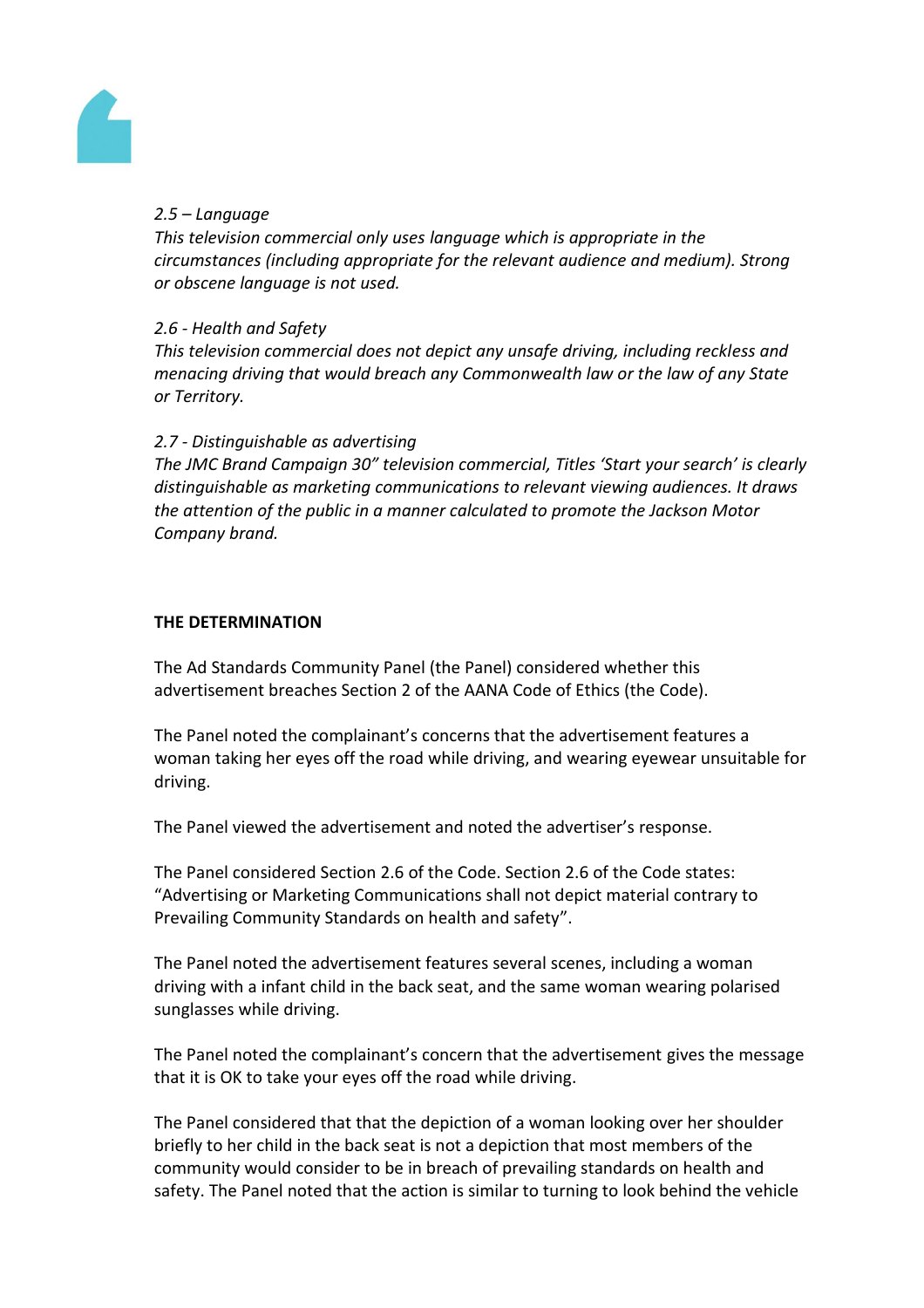

for hazards, or when overtaking.

The Panel considered that the context of the glance is not unsafe. The Panel considered that the advertisement does not depict any activity that is clearly unsafe, or which goes against road and driving safety messages.

The Panel then noted the complainant's concern that the woman in the advertisement is wearing polarised sunglasses, which would make it harder to see while driving.

The Panel considered the advertiser's response that there is no law regarding polarised sunglasses being used whilst driving. The Panel also noted that viewers would be unable to determine that the driver's sunglasses were polarised or not.

In the Panel's view most members of the community would be unlikely to view this advertisement as promoting unsafe behaviour.

The Panel considered that the advertisement did not depict material contrary to Prevailing Community Standards on health and safety regarding health and safety. The Panel determined that the advertisement did not breach Section 2.6 of the Code.

Finding that the advertisement did not breach the Code on other grounds, the Panel dismissed the complaint.